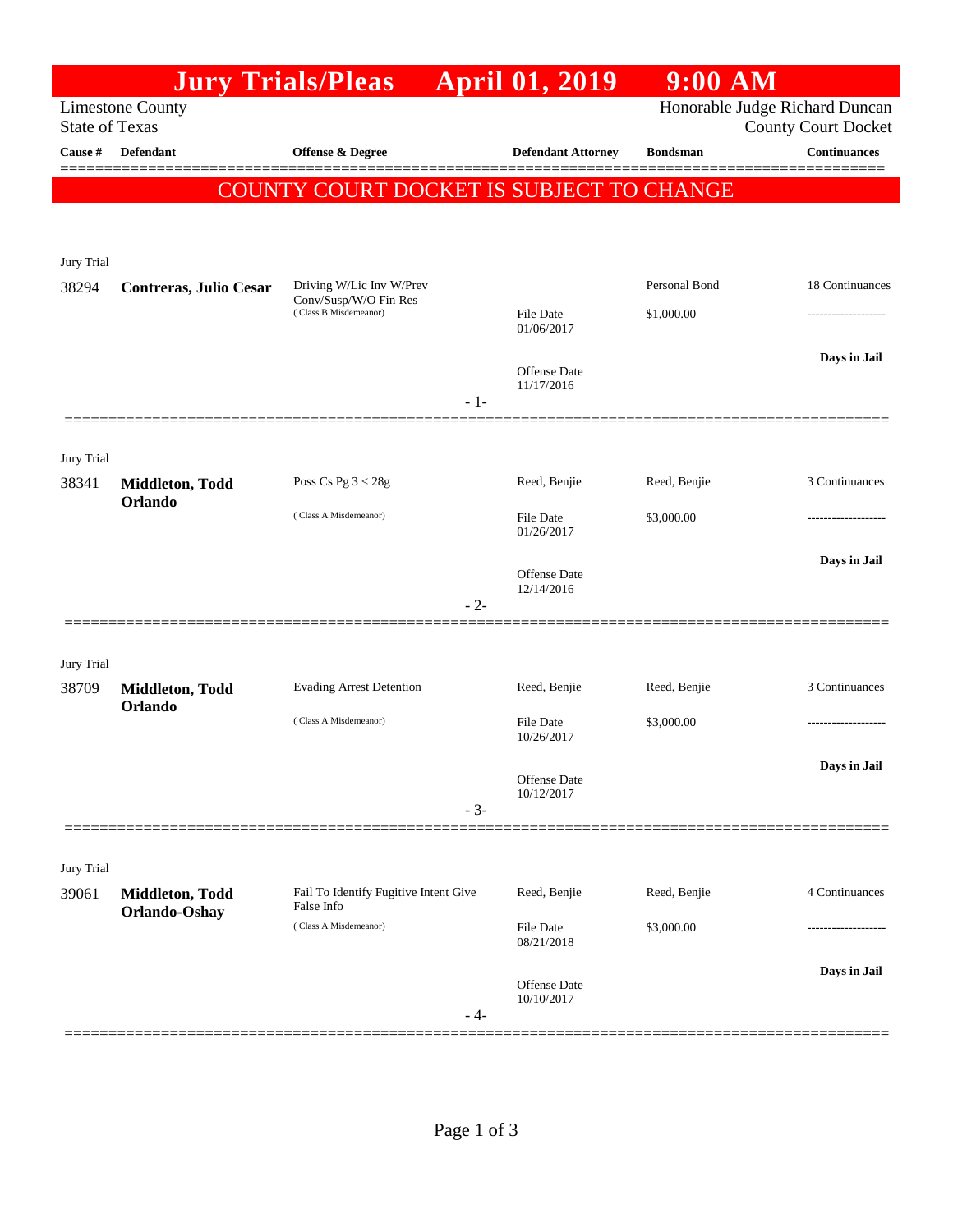|                                                                                    |                             | <b>Jury Trials/Pleas</b>                           |       | <b>April 01, 2019</b>            | $9:00$ AM                       |                                       |
|------------------------------------------------------------------------------------|-----------------------------|----------------------------------------------------|-------|----------------------------------|---------------------------------|---------------------------------------|
| Honorable Judge Richard Duncan<br><b>Limestone County</b><br><b>State of Texas</b> |                             |                                                    |       |                                  |                                 | <b>County Court Docket</b>            |
| Cause #                                                                            | <b>Defendant</b>            | Offense & Degree                                   |       | <b>Defendant Attorney</b>        | <b>Bondsman</b>                 | <b>Continuances</b>                   |
|                                                                                    |                             | COUNTY COURT DOCKET IS SUBJECT TO CHANGE           |       |                                  |                                 |                                       |
|                                                                                    |                             |                                                    |       |                                  |                                 |                                       |
|                                                                                    |                             |                                                    |       |                                  |                                 |                                       |
| Jury Trial<br>38821                                                                | Hendrix, Eric Dwight        | Assault Cause Bodily Inj.                          |       | Dahlenburg, Michael              | Personal Bond                   | 8 Continuances                        |
|                                                                                    |                             | (Class A Misdemeanor)                              |       | File Date<br>02/12/2018          | \$1,500.00                      |                                       |
|                                                                                    |                             |                                                    |       |                                  |                                 | Days in Jail                          |
|                                                                                    |                             |                                                    | $-5-$ | Offense Date<br>11/01/2017       |                                 |                                       |
|                                                                                    |                             |                                                    |       |                                  |                                 |                                       |
| Jury Trial                                                                         |                             |                                                    |       |                                  |                                 |                                       |
| 38836                                                                              | <b>Story, Wesley Walker</b> | Poss Marij <2oz<br>(Class B Misdemeanor)           |       | Reed, Benjie<br><b>File Date</b> | County Bail Bonds<br>\$2,000.00 | 8 Continuances<br>-----------------   |
|                                                                                    |                             |                                                    |       | 02/22/2018                       |                                 |                                       |
|                                                                                    |                             |                                                    |       | <b>Offense Date</b>              |                                 | Days in Jail                          |
|                                                                                    |                             |                                                    | - 6-  | 11/14/2017                       |                                 |                                       |
|                                                                                    |                             |                                                    |       |                                  |                                 |                                       |
| Jury Trial                                                                         |                             |                                                    |       |                                  |                                 |                                       |
| 38856                                                                              | Reyes, Rosario Renea        | Driving While Intoxicated<br>(Class B Misdemeanor) |       | Reed, Benjie<br><b>File Date</b> | County Bail Bonds<br>\$2,000.00 | 11 Continuances<br>------------------ |
|                                                                                    |                             |                                                    |       | 03/12/2018                       |                                 | Days in Jail                          |
|                                                                                    |                             |                                                    |       | Offense Date<br>02/18/2018       |                                 |                                       |
|                                                                                    |                             |                                                    | $-7-$ |                                  |                                 |                                       |
|                                                                                    |                             |                                                    |       |                                  |                                 |                                       |
| Jury Trial<br>38968                                                                | Dansby, Willie              | Assault Cause Bodily Inj.                          |       | Reed, Benjie                     | County Bail Bonds               | 7 Continuances                        |
|                                                                                    | Lawrence, Jr.               | (Class A Misdemeanor)                              |       | File Date                        | \$3,000.00                      |                                       |
|                                                                                    |                             |                                                    |       | 05/30/2018                       |                                 |                                       |
|                                                                                    |                             |                                                    |       | Offense Date                     |                                 | Days in Jail                          |
|                                                                                    |                             |                                                    | $-8-$ | 04/13/2018                       |                                 |                                       |